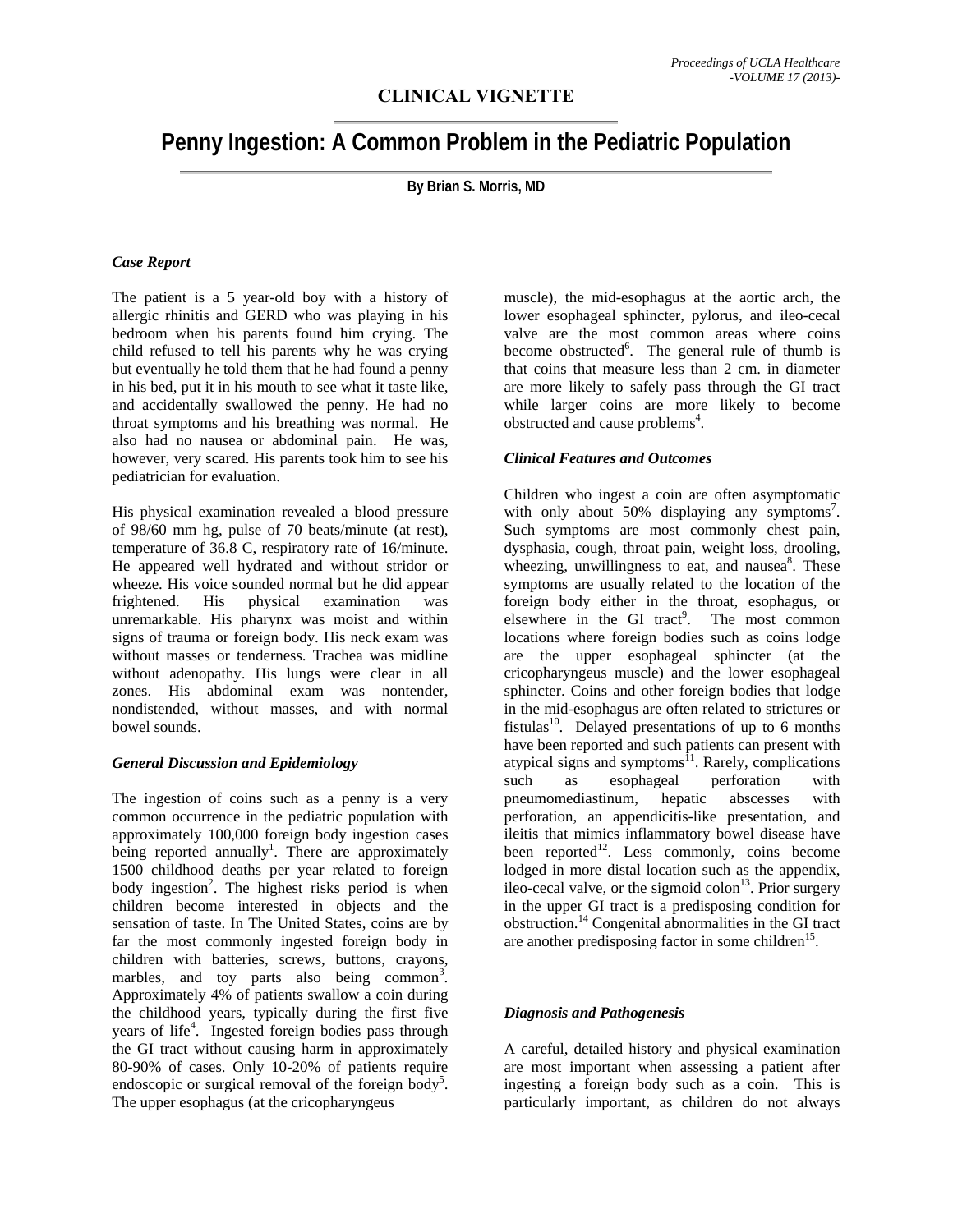present the most accurate historical account. First, patency of the airway and adequacy of breathing should be assessed and addressed. Next, efforts should be made to assess for the likely location of the coin or other foreign body. The shape and composition of the foreign body can affect this investigation especially if the object is sharp or a magnet<sup>12</sup>. Batteries are also a special situation in such patients.16 On neck examination, signs such as crepitus, tenderness, or swelling can be found. On pulmonary exam, the clinician should look for stridor on inspiration or wheezing on expiration. On abdominal exam, tenderness or signs of bowel obstruction can occasionally be found.

Most of these children, however, have normal physical examinations. Thus, plain x-rays of the neck, chest, and abdomen are the cornerstone of diagnosis and are usually obtained. It is very important that aspiration be ruled out as coin can lodge in the upper airway and be acutely life threatening. Aspiration of foreign bodies is responsible for a significant number of deaths per year with deflated balloons and hotdogs accounting for the majority of such cases. Most of these cases occur in children under the age of  $2$  years<sup>4</sup>. Coins are radioopaque and can appear circular or linear depending on how the coin is oriented in the body<sup>17</sup>. Coins in the esophagus are typically seen face forward on frontal plane and on edge on lateral view<sup>18</sup>. The opposite is typically true for coins lodged in the trachea. Occasionally, multiple foreign bodies can be seen on x-ray even when the history would suggest that only one object was swallowed<sup>19</sup>. Some recommend that x-rays should be taken in two planes to get an optimal view of the  $\text{coin}(s)^{20}$ . Gastrointestinal contracts studies of the upper or lower tract are avoided as contrast can be aspirated if there's an upper GI obstruction and contract can obstruct the lower tract if colonoscopy is necessary<sup>21</sup>. Handheld metal detectors have gained a limited diagnostic role in such cases $^{22}$ .

## *Treatment*

Once the location, composition, and number of foreign bodies have been assessed, procedures (such as endoscopy, bougienage, and foley catheterization of the esophagus) may be necessary to remove the object(s). Such procedures are typically performed if the object is large (over 5 cm in diameter) or sharp, if the object is stuck in the esophagus or stomach, if the airway is compromised, if the object is a magnet, or if there are significant clinical signs such as fever, vomiting, or abdominal pain.<sup>9</sup> If none of these criteria are met, observation is the usual standard of care

especially if the patient is asymptomatic and swallowed the coin within the last  $24$  hours<sup>23</sup>. Up to 35% of children who have a coins lodged in the esophagus are asymptomatic at presentation<sup>24</sup>. If the coin is present in the esophagus or stomach for longer than 24 hours, a procedure should be considered to remove the object<sup>4</sup>. Ulcers, perforations, bleeding, strictures, and fistulas can occur if the object remains in the upper GI tract for an extended period of time<sup>25</sup>. Sharpness and length of the object, the presence of a battery, and location of the object in the mid-distal esophagus also increase the risk of complications and suggest the need for earlier intervention<sup>20</sup>.

There are multiple procedures that are used, if necessary, to remove foreign objects such as pennies. Flexible and rigid endoscopy is commonly used procedures with the flexible scopes being safest and most frequently used especially if the coin and surrounding tissue can be visualized $^{26}$ . Under some circumstances (especially for impacted sharp objects in the proximal esophagus or at the level of the hypopharynx), the rigid endoscopy can be used although this procedure presents some added risks $^{27}$ . Forceps are also sometimes used to remove coins from the throat or upper GI tract often using the "penny pincher" technique where grasping forceps are played through a nasogastric tube under fluoroscopic guidance to gently grasp and remove the  $\text{coin}^{28}$ . These are typically used after endotracheal intubation through the use of a laryngoscope<sup>29</sup>. In rare circumstances, a dilator (bougienage) is passed down the esophagus to free up a coin and allow it to pass further downstream. This type of procedure is limited in that it does not allow for direct visualization of the GI tract and does not retrieve the foreign body so most specialists prefer an endoscopy whenever possible. A bougienage does have a role though in select cases where the coin is likely to pass through the remainder of the GI track (if the coin in less than 2 cm. in diameter) and damage to the GI tract is felt to be unlikely<sup>30</sup>. Under rare circumstances, a foley catheter is placed down the esophagus past the coin, inflated with contrast material, and the coin is gently dragged up to the mouth. This procedure carries significant risks so endoscopy is generally preferred whenever possible<sup>4</sup>.

Although the specifics of each clinical scenario should be carefully considered, there are some general rules that can be applied to ingested coins. It is recommended that these children have x-rays on presentation to check to see where the coin is situated $31$ . If the coin was swallowed less than 24 hours prior, is located in the esophagus, and the child is asymptomatic, most clinicians choose to observe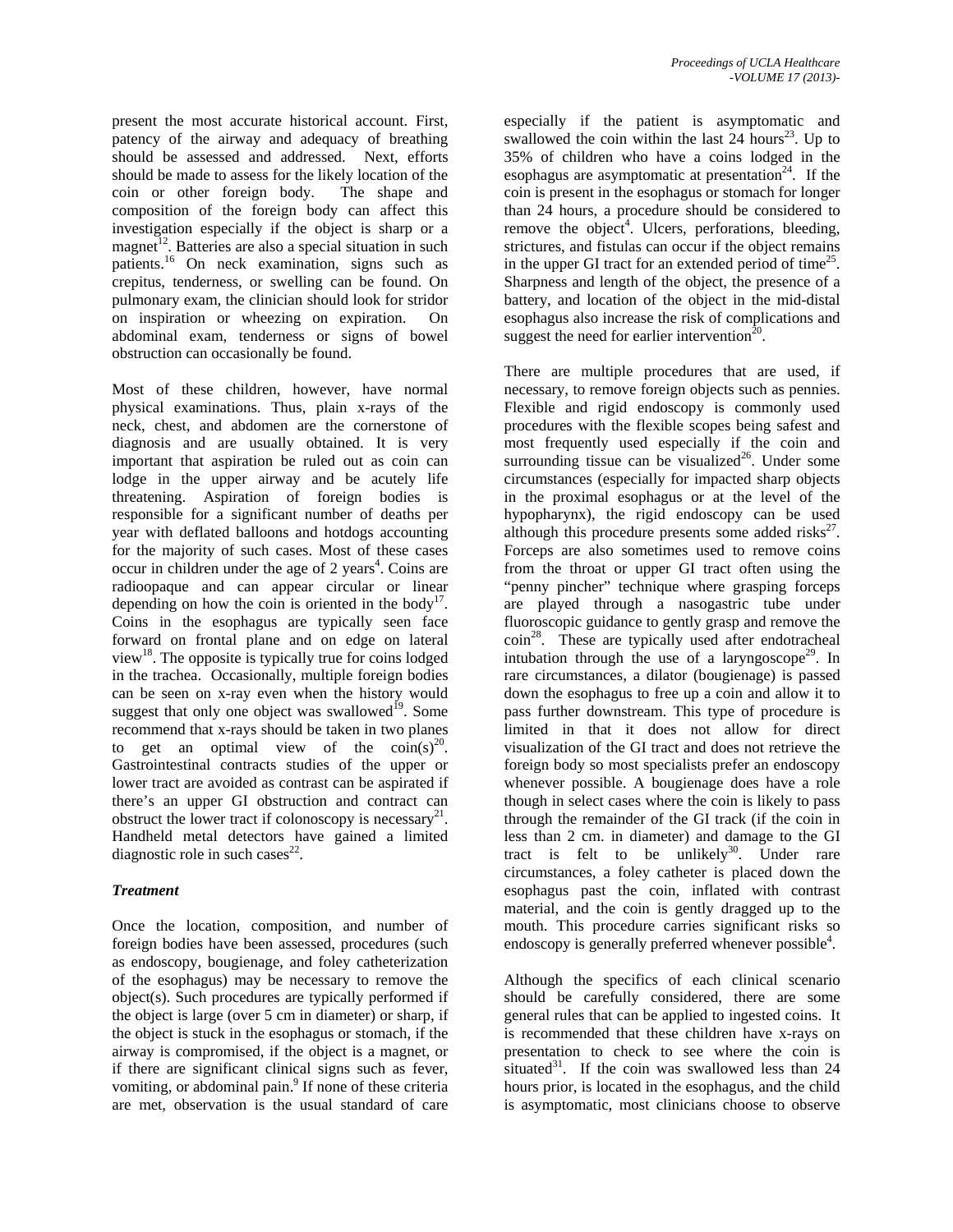the patient for a short period of time<sup>32</sup>. If the coin will pass into the stomach, it will typically do so within the first  $12-24$  hours<sup>33</sup>. If the coin doesn't pass into the stomach promptly (within 12-24 hours) or if the child develops symptoms or if the object has high risk features (such as being long or sharp), a procedure such as laryngoscopy and/or endoscopy should be considered to remove the object<sup>34</sup>. Oftentimes, the coin is noted to be in the stomach at initial presentation and these coins will typically pass out of the GI tract within 1-2 weeks if the coin is less than 2 cm. in diameter<sup>4</sup>. Coins with a diameter of more than 2 cm. or length of more than 5 cm. are less likely to pass through the stomach so a procedure is more likely to be necessary to remove the object<sup>4</sup>. Objects cannot be allowed to remain in the esophagus or stomach for too long due to the risk of ulcer, obstruction, and aspiration. In addition, coins can become more difficult to remove the longer they remain in the GI tract due to surrounding tissue damage. Once the penny (or other small object) has made it to the stomach, there is an 80-90% chance that it will pass through the GI tract without event<sup>35</sup>. Most clinicians check serial x-rays to follow the path of the coin to ensure that it is passing through the GI tract without difficulty<sup>36</sup>. Most specialists do not allow coins to remain in the esophagus for more than 24 hours or to remain in the stomach for more than 3- 4 weeks<sup>4</sup>. High risk objects such as large or sharp objects or batteries often necessitate a more urgent procedure due to their higher risk of complications<sup>4</sup>. An urgent procedure may become necessary at any time should the coin cause acute problems such as obstruction or perforation although such issues are less likely once the coin has passed the proximal duodenum30.

There has been some recent debate over the recent compositional changes in pennies and the possibility of zinc toxicity, which can cause problems such as hemolytic anemia<sup>4</sup>. Pennies minted after 1982 are composed mostly of zinc while those minted before 1982 were mostly copper $^{31}$ . Thus, post-1982 pennies must exit the GI tract within a short period of time to avoid the risk of zinc toxicity $3^7$ . This is particularly a concern in children who have swallowed multiple pennies $^{26}$ .

Although coins are the most commonly swallowed foreign bodies in the pediatric populations, there are other objects that are commonly swallowed that can require urgent evaluation. Such foreign bodies include long or sharp objects, magnets, and batteries.

*Prognosis* 

The prognosis for children who swallow a penny is generally very good. Most pennies pass through the GI track within 1-2 weeks and cause no problems<sup>4</sup>. Despite this, potentially very serious complications can occur in 10-20% of cases so evaluation and appropriate testing is very important. Even in asymptomatic children, X-rays are usually performed to check for the location of the penny. Pennies that remain lodged in the esophagus and stomach can usually be removed with procedures such as endoscopy. Pennies that exit the stomach will usually pass through the remainder of the GI tract although such patients should be observed carefully to ensure that complications do not occur and that the penny has definitely exited the body. Procedures or surgery can be considered if objects remain in the body beyond 1-2 weeks. It is important to ensure that the penny doesn't remain in the body due to the possibility of zinc toxicity in post-1982 pennies.

#### *Clinical Course and Follow-Up*

The five year-old boy was taken to see his pediatrician who ordered a plain x-ray that showed a radiolucent line that appeared to be past the stomach. The patient remained asymptomatic and observation was recommended. After 22 hours, the child's stool was noted to contain a 2012 U.S. penny.

#### **REFERENCES**

- 1. **Wyllie R**. Foreign bodies in the gastrointestinal tract. *Curr Opin Pediatr*. 2006 Oct;18(5):563-4. PubMed PMID: 16969173.
- 2. **Chen MK, Beierle EA**. Gastrointestinal foreign bodies. *Pediatr Ann*. 2001 Dec;30(12):736-42. Review. PubMed PMID: 11766202.
- 3. **Waltzman ML, Baskin M, Wypij D, Mooney D, Jones D, Fleisher G**. A randomized clinical trial of the management of esophageal coins in children. *Pediatrics*. 2005 Sep;116(3):614-9. PubMed PMID: 16140701.
- 4. **Conners GP, Chamberlain JM, Weiner PR**. Pediatric coin ingestion: a home-based survey. *Am J Emerg Med*. 1995 Nov;13(6):638-40. PubMed PMID: 7575801.
- 5. **Uyemura MC**. Foreign body ingestion in children. *Am Fam Physician*. 2005 Jul 15;72(2):287-91. Review. Erratum in: Am Fam Physician. 2006 Apr 15;73(8):1332. PubMed PMID: 16050452.
- 6. **Nandi P, Ong GB**. Foreign body in the oesophagus: review of 2394 cases. *Br J Surg*. 1978 Jan;65(1):5-9. PubMed PMID: 623968.
- 7. **Arana A, Hauser B, Hachimi-Idrissi S, Vandenplas Y**. Management of ingested foreign bodies in childhood and review of the literature. *Eur J Pediatr*. 2001 Aug;160(8):468-72. Review. PubMed PMID: 11548183.
- 8. **Yalçin S, Karnak I, Ciftci AO, Senocak ME, Tanyel FC, Büyükpamukçu N**. Foreign body ingestion in children: an analysis of pediatric surgical practice. *Pediatr Surg Int*. 2007 Aug;23(8):755-61. Epub 2007 Jun 14. PubMed PMID: 17569061.